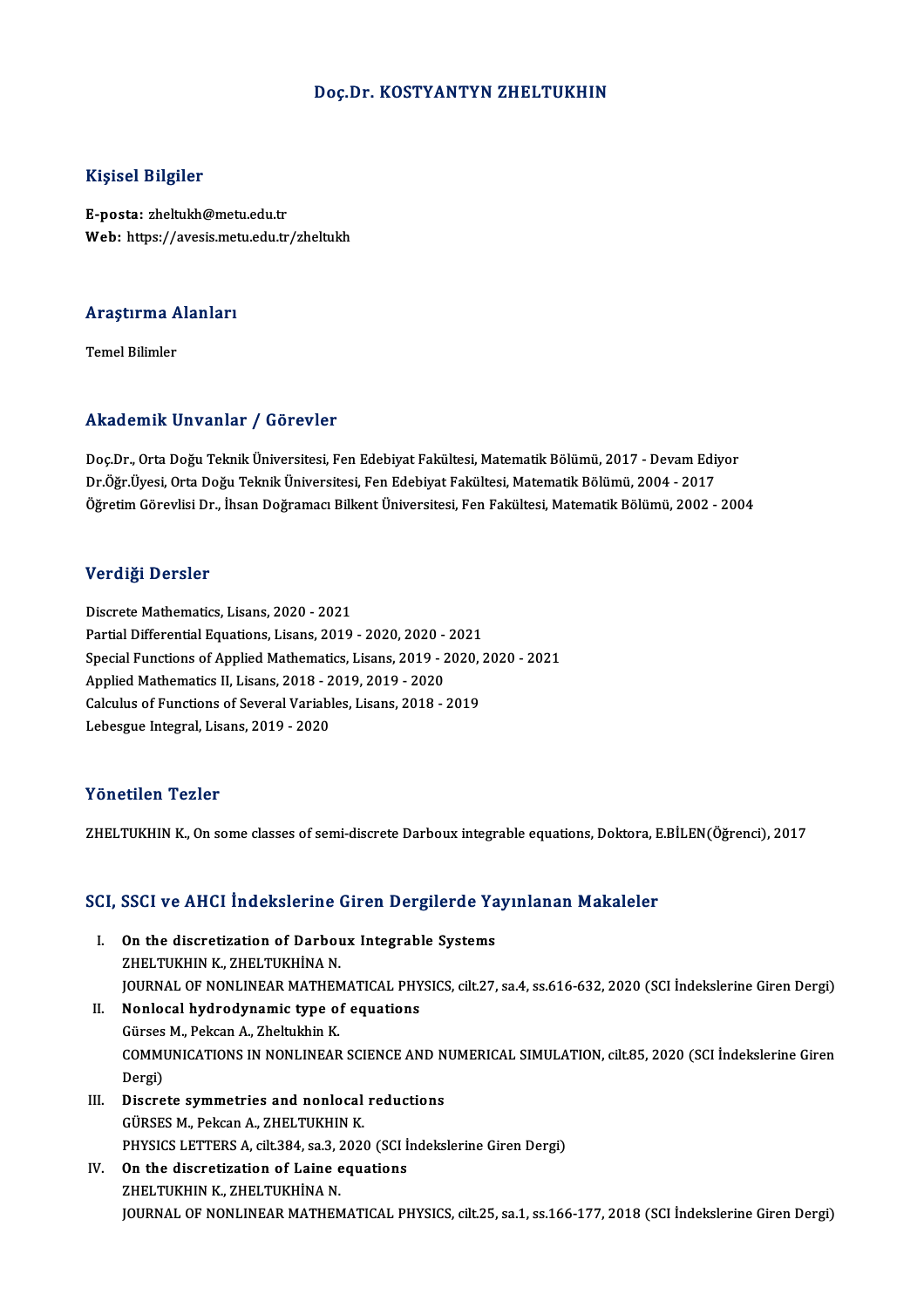| V.     | On a class of Darboux-integrable semidiscrete equations                                                                 |
|--------|-------------------------------------------------------------------------------------------------------------------------|
|        | ZHELTUKHIN K., ZHELTUKHINA N., Bilen E.                                                                                 |
|        | ADVANCES IN DIFFERENCE EQUATIONS, 2017 (SCI Indekslerine Giren Dergi)                                                   |
| VI.    | Semi-discrete hyperbolic equations admitting five dimensional characteristic x-ring                                     |
|        | ZHELTUKHIN K., ZHELTUKHINA N.                                                                                           |
|        | JOURNAL OF NONLINEAR MATHEMATICAL PHYSICS, cilt.23, sa.3, ss.351-367, 2016 (SCI İndekslerine Giren Dergi)               |
| VII.   | Cartan matrices and integrable lattice Toda field equations                                                             |
|        | Habibullin I., ZHELTUKHIN K., Yangubaeva M.                                                                             |
|        | JOURNAL OF PHYSICS A-MATHEMATICAL AND THEORETICAL, cilt.44, sa.46, 2011 (SCI İndekslerine Giren Dergi)                  |
| VIII.  | Dynamical systems and Poisson structures                                                                                |
|        | Guerses M., Guseinov G. S., ZHELTUKHIN K.                                                                               |
|        | JOURNAL OF MATHEMATICAL PHYSICS, cilt.50, sa.11, 2009 (SCI Indekslerine Giren Dergi)                                    |
| IX.    | Bi-presymplectic chains of co-rank 1 and related Liouville integrable systems                                           |
|        | Blaszak M., Guerses M., ZHELTUKHIN K.                                                                                   |
|        | JOURNAL OF PHYSICS A-MATHEMATICAL AND THEORETICAL, cilt.42, sa.28, 2009 (SCI Indekslerine Giren Dergi)                  |
| X.     | Hydrodynamic type integrable equations on a segment and a half-line                                                     |
|        | Guerses M., Habibullin I., ZHELTUKHIN K.                                                                                |
|        | JOURNAL OF MATHEMATICAL PHYSICS, cilt.49, sa.10, 2008 (SCI Indekslerine Giren Dergi)                                    |
| XI.    | Integrable boundary value problems for elliptic type Toda lattice in a disk<br>Guerses M., Habibullin I., ZHELTUKHIN K. |
|        | JOURNAL OF MATHEMATICAL PHYSICS, cilt.48, sa.10, 2007 (SCI İndekslerine Giren Dergi)                                    |
| XII.   | On a transformation between hierarchies of integrable equations                                                         |
|        | GÜRSES M., ZHELTUKHIN K.                                                                                                |
|        | PHYSICS LETTERS A, cilt 351, ss 37-40, 2006 (SCI Indekslerine Giren Dergi)                                              |
| XIII.  | Hamiltonian equations in R-3                                                                                            |
|        | Ay A, GÜRSES M, ZHELTUKHIN K.                                                                                           |
|        | JOURNAL OF MATHEMATICAL PHYSICS, cilt.44, sa.12, ss.5688-5705, 2003 (SCI İndekslerine Giren Dergi)                      |
| XIV.   | Recursion operator and dispersionless rational Lax representation                                                       |
|        | ZHELTUKHIN K.                                                                                                           |
|        | Physics Letters A, cilt.297, ss.402-407, 2002 (SCI Expanded Indekslerine Giren Dergi)                                   |
| XV.    | Some remarks on vector-valued integration.                                                                              |
|        | Kadets V., Shumyatskiy B., Shvidkoy R., ZHELTUKHIN K., Tseytlin L.                                                      |
|        | Journal of Mathematical Physics, Analysis, Geometry, 2002 (SCI Expanded İndekslerine Giren Dergi)                       |
| XVI.   | On the integrability of a class of Monge-Ampere equations                                                               |
|        | BRUNELLI J. C., GÜRSES M., ZHELTUKHIN K.                                                                                |
|        | REVIEWS IN MATHEMATICAL PHYSICS, cilt.13, sa.4, ss.529-543, 2001 (SCI Indekslerine Giren Dergi)                         |
| XVII.  | Recursion operators of some equations of hydrodynamic type                                                              |
|        | GÜRSES M., ZHELTUKHIN K.                                                                                                |
|        | JOURNAL OF MATHEMATICAL PHYSICS, cilt.42, sa.3, ss.1309-1325, 2001 (SCI İndekslerine Giren Dergi)                       |
| XVIII. | <b>Some Remrks on Vector Measures Duality</b>                                                                           |
|        | ZHELTUKHIN K., Kadets V.<br>QUAESTIONES MATHEMATICAE, 2000 (SCI Expanded Indekslerine Giren Dergi)                      |
| XIX.   | A vector-valued measure as a basis of a Banach space.                                                                   |
|        | ZHELTUKHIN K., Kadets V.                                                                                                |
|        | Journal of Mathematical Physics, Analysis, Geometry, 1998 (SCI Expanded İndekslerine Giren Dergi)                       |
|        |                                                                                                                         |

### Diğer Dergilerde Yayınlanan Makaleler

Iğer Dergilerde Yayınlanan Makaleler<br>I. ON DISCRETIZATION OF DARBOUX INTEGRABLE SYSTEMS ADMITTING SECOND-ORDER INTEGRALS<br>Zhelpikin K. Zhelpikine N 2 Der grief up 3 mark<br>2008 DISCRETIZATION OF I<br>2heltukhin K., Zheltukhina N.